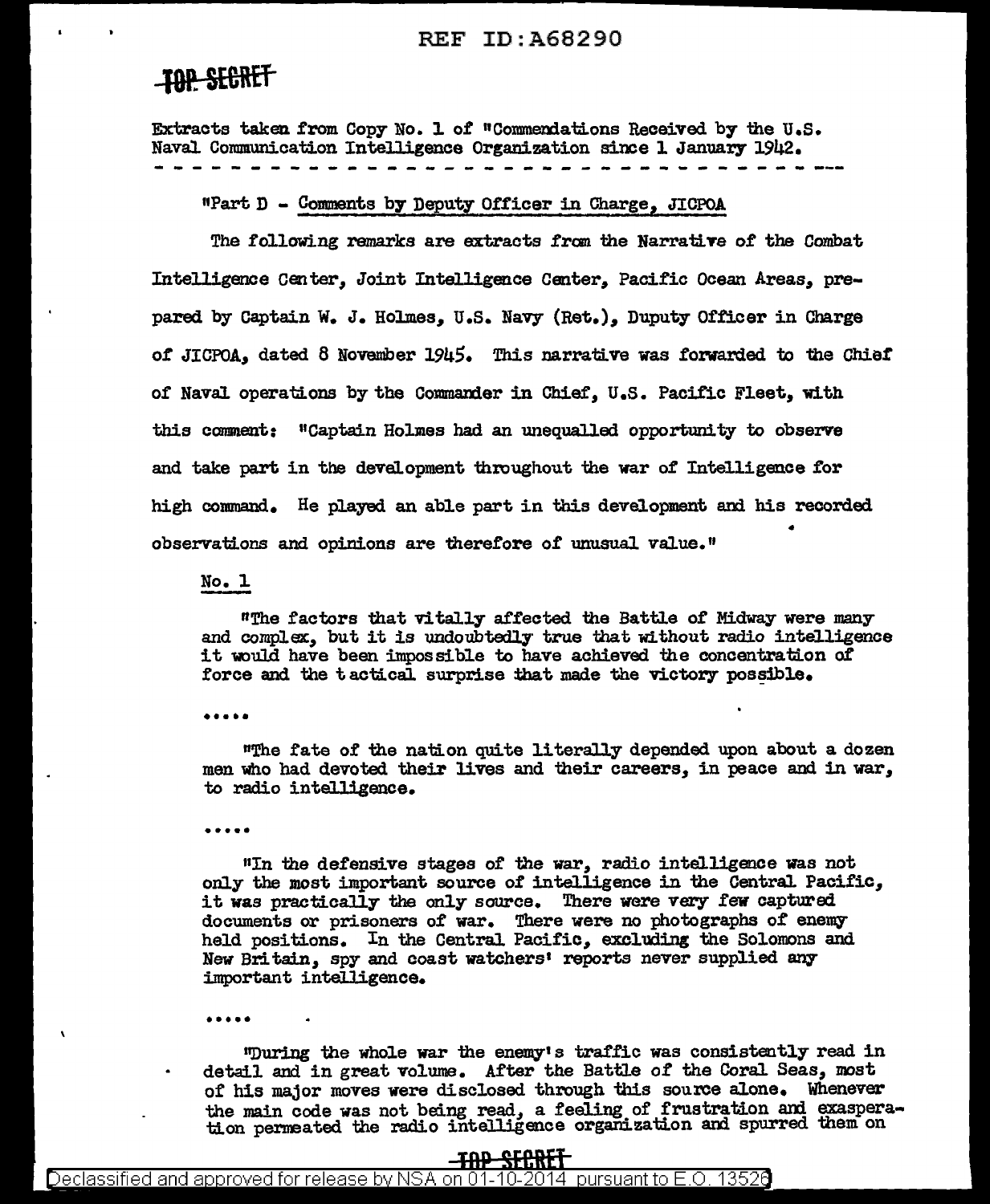# **the SEGRET** REF ID:A68290



to each new success. Even during these periods the darlmess was not complete. Much information was learned trom traffic analysis short of decryption. Minor ciphers were usually being read. Frequently the information gained from the minor ciphers rivaled in importance that gained from the main naval code. Rather consistent success in breaking the weather code resulted in more and more reliance on an excellent Japanese weather observation system.

•••••

"Just how many submarine contacts were made through radio intelligence will probably never be known. Particularly in the beginning of the war, every effort was made to destroy all traceable connection between submarine operation and radio intelligence. However, it is lmown that the nwnber of successful contacts rose and fell with the success of radio intelligence in decrypting enemy messages. On several occasions every submarine on patrol in the Central Pacific area was busy on information supplied by radio intelligence. From the intelligence viewpoint, the results were most gratifying. This was one form of intelligence that showed immediate tangible results. Sometimes it was only a matter of hours between decryption of a message and a submarine report of a successful attack. The news of these successes was i:mmediately relayed to radio intelligence personnel who were responsible for the results. Thus everyone in the business felt they had a personal contact with the submarines on patrol and felt personal responsibility for the quality of the information furnished them. The effect of this on morale is difficult to overestimate.

•••••

"Radio intelligence had been, and continued to be, phenomenally successful in its field.

•••••

"For the duration of the war, Combat  $/1.e.,$  C.I.C. $/$  was engaged in the production and processing of intelligence of high-classification for higher command echelons only. The most timely, and the most important part of this intelligence, was produced by radio intelligence."

2

# **-fQP SE&REr**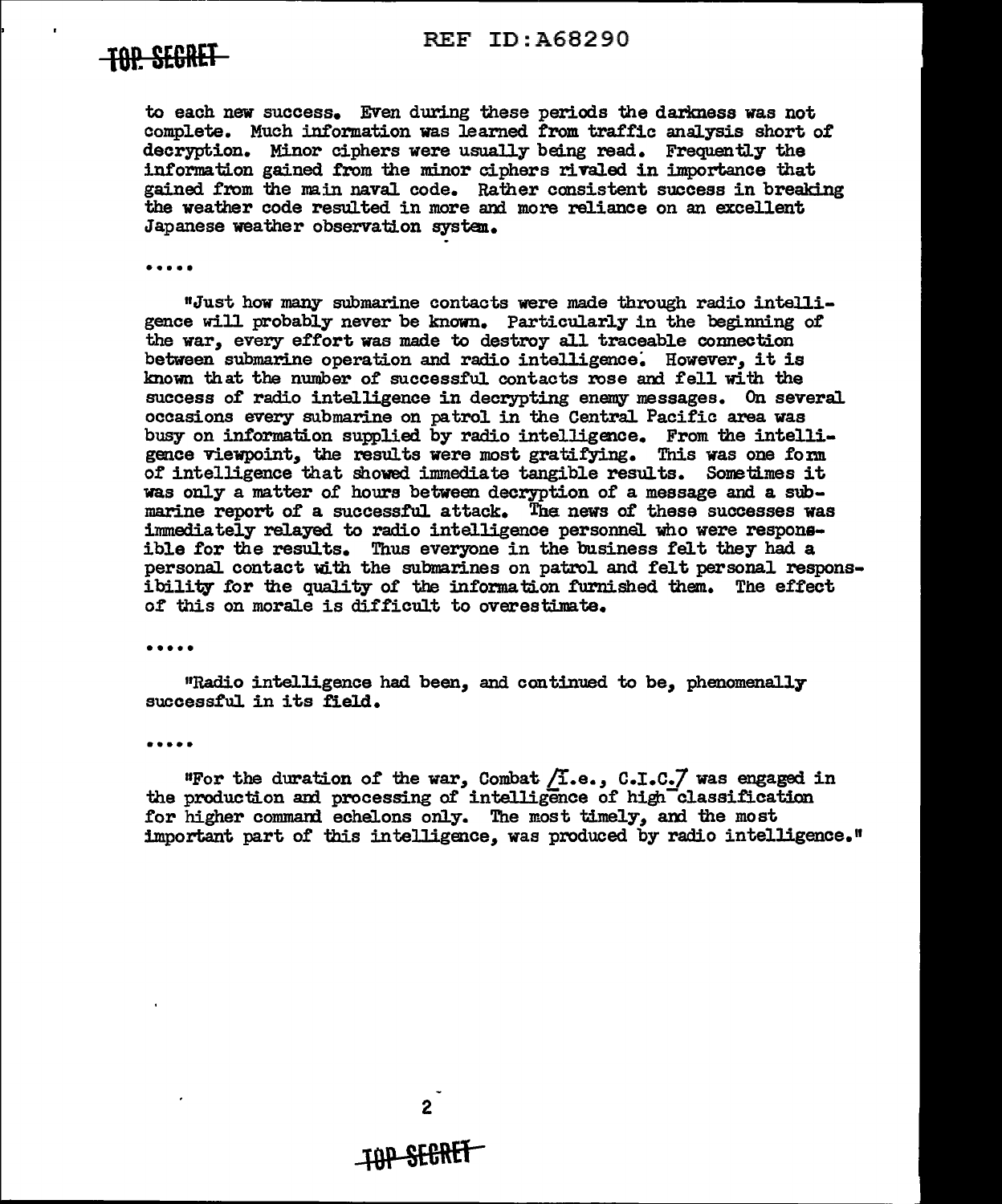# **TOP SEGRET**

 $\ddot{\phantom{0}}$ 

nPart E - Statement of the Honorable c. E. Hancock

The following statement was made by Congressman Hancock of New York on the floor *ot* the House *of* Representatives in support of s. 805 and is extracted from the Congressional Record, 25 October 1945, Vol. 91. No. 187;

P• 10210:

"• ••• I believe that our cryptographers in the war with Japan did as much to bring that wax to a successful and early conclusion as any other group of men. Their work saved thousands of precious lives. They are entitled to glory and national gratitude which they will never receive. We broke down the Japanese code almost at the beginning of the war, and we knew it at the finish of the war. Because of that knowledge we were able to intercept and destroy practically every supply ship and convoy that tried to reach the Philippines or any Pacific island. We lmew, for example, that shortly after MacArthur landed on Leyte a large convoy with 40,000 Japanese troops was dispatched to reinforce the Japanese forces there. They were met by our fleet and by our airplanes at sea and were totally destroyed: Our forces knew that a certain high-ranking Japanese admiral. was headed for a certain spot at a certain time. When he arrived there our planes were on hand to receive him. n

 $"Part F - Statement of Pearl Harbor Investigating Committee$ 

The following statement with regard to. "Magic." the cover name for Communication Intelligence, appears on page 232 of the Report of the Pearl

Harbor Investigating Committee *ot* the 19th Congress:

"· ••• All Witnesses familiar with Magic mate ial throughout the war have testified that it contributed enormously to the defeat of the enemy, greatly shortened the war, and saved many thousands of lives."

npart G - Statement of the Honorable Chan Gurney

The following statement was made by Senator Gurney of South Dakota on the floor or the Senate in opposition to proposed. reductions in the Naval appropriation for 1948 and is extracted from the Congressional Record, 14 February 1947, Vol. 911 No. *30,* p. 1081: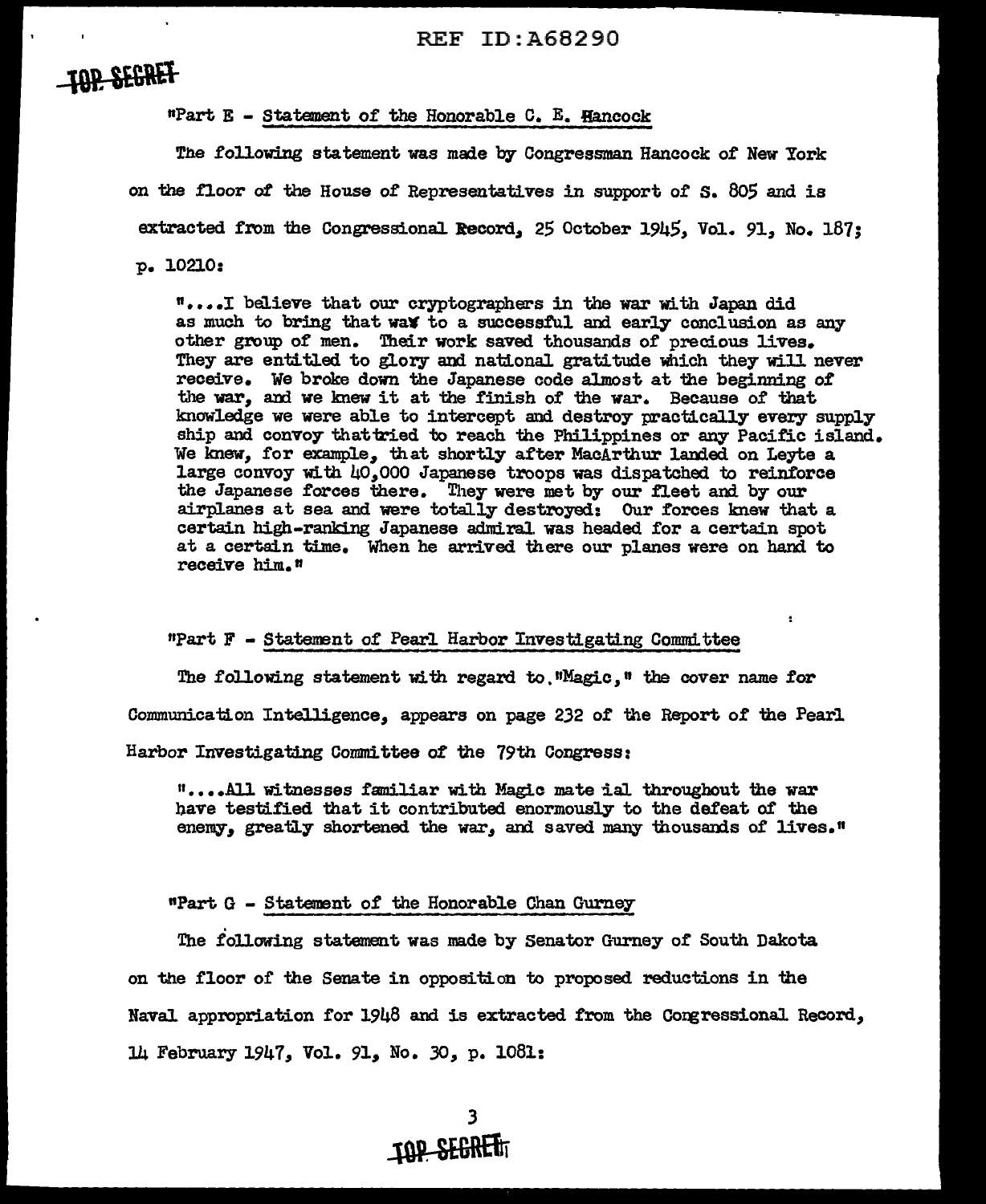# **TOP SECRET**

"....Not only will curtailment of programs be required in the areas just mentioned, but research and development of vital concern to all of us will be necessarily retarded; intelligence activities, so important when other factors of national security are shrinking, must be curtailed. Naval communications, including communication intelligence which played a vital role in the recent conflict, will suffer."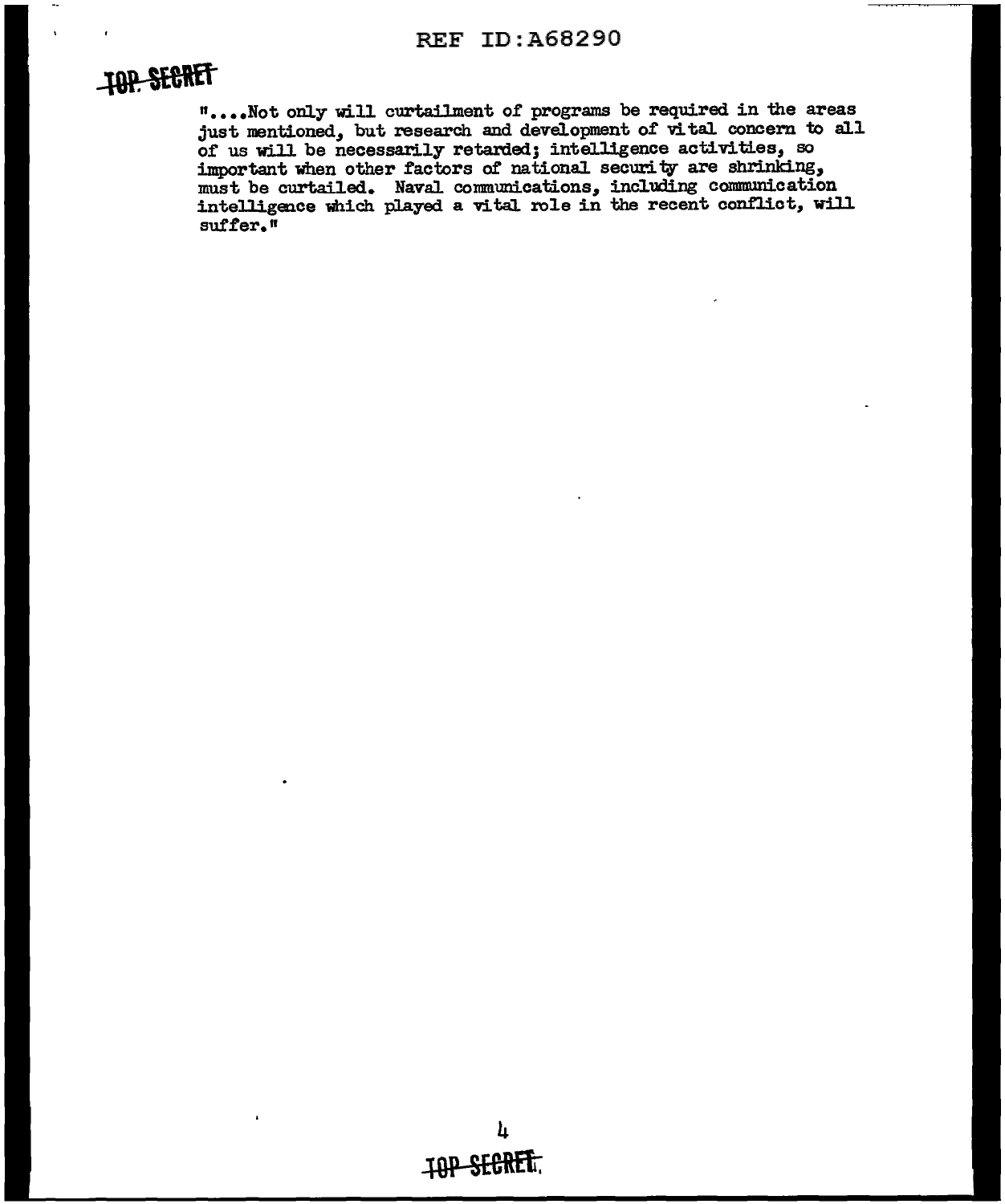# **IAP SEGRET**

TOP SECRET

Part  $I$  - Statement of Vice Admiral C. A. Lockwood, USN

Vice Admiral Lockwood sent the following letter to the Chief of Naval Communications,, enclosing a statement as to the value of Communication Intelligence against the Japanese in World war II:

> NAVY DEPARTMENT Office of the Chief of Naval Operations Washington 25, D. C.

> > 17 June 1947

#### TOP SECRET

| <b>From:</b> |  | Vice Admiral C. A. Lockwood, USN |  |
|--------------|--|----------------------------------|--|
| To:          |  | Chief of Naval Communications.   |  |

 $Subject:$  Communication Intelligence against the Japanese in World War II.

Enclosure:  $(A)$  Statement as to value of subject activity.

1. I am enclosing herewith a statement as to the value of communication intelligence against the Japanese in World war II.

2. I feel that this is a very modest outline and that there are undoubtedly a very great nwnber of incidents and examples which time and memory have obliterated. However, I hope that there will be no thought of curtailing the operations of this activity, or of eliminating research and training in peacetime of a facility which must of necessity be immediately available on the approach of war.

C. A. LOCKWOOD

### CONTRIBUTION OF COMMUNICATION INTELLIGENCE TO THE SUCCESS OF SUBMARINE OPERATIONS AGAINST . THE JAPANESE IN WORLD WAR II.

*5* 

**-tOP SE6\\Et** 

The contribution to the defeat of Japan in World War II by United States submarines is a matter of record. More than two-thirds of the entire Japanese merchant marine and numerous warships, including some of every category, were sunk. These sinkings resulted, by mid-1944, in isolation of Japan from her overseas sources of raw materials and petroleum, with far reaching effects on the capability of her war industry to produce and her armed forces to operate. Her outlying bases were weakened by lack of reinforcements and supplies and fell victim to our air, surface ani amphibious assaults; heavy bombers moved moved in to the captured bases ani decimated am demoralized the Japanese to the point where they were forced to accept unconditional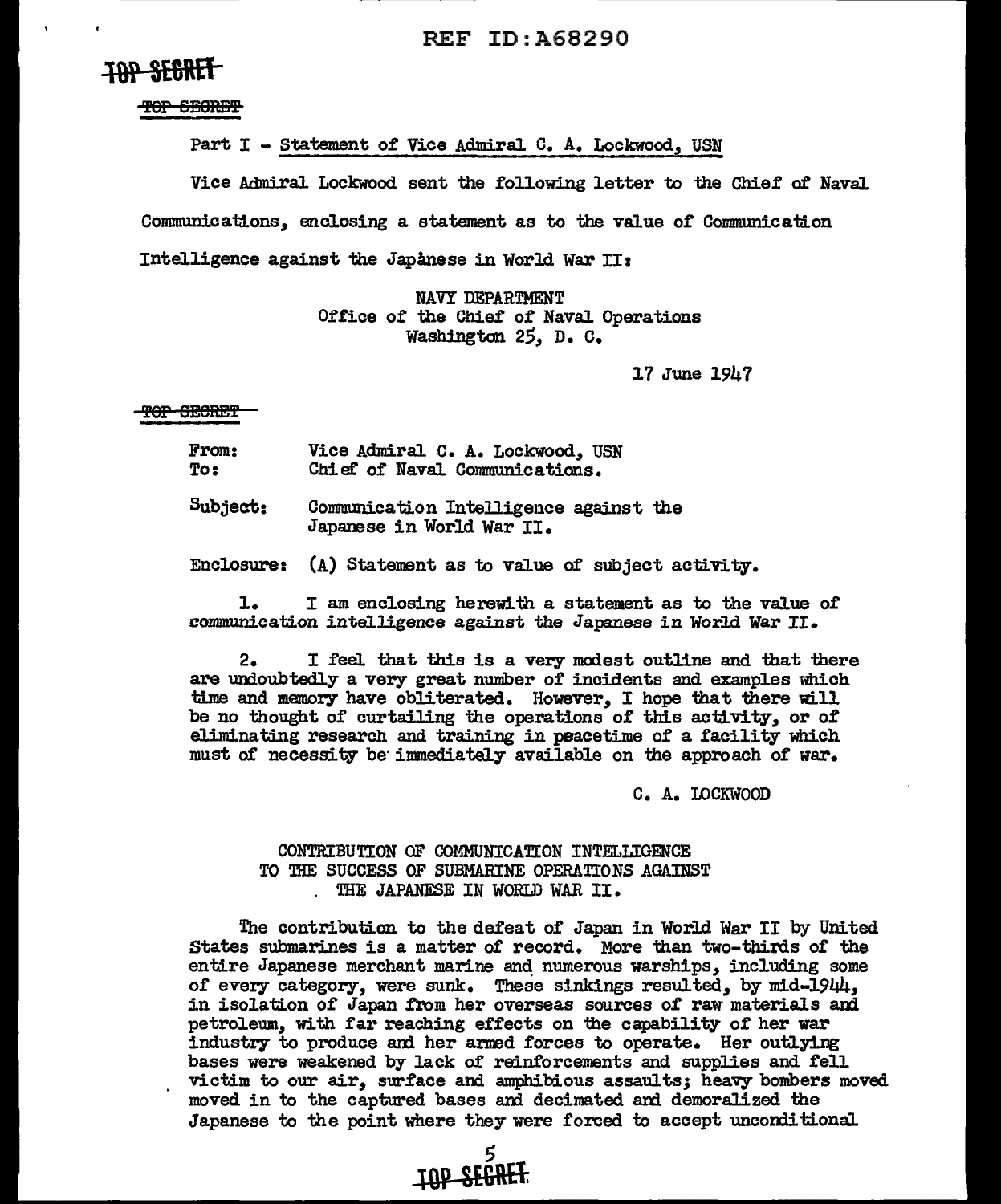# **THP SECRET**

surrender. These effects of submarine operations have been substantiated. both from Japanese and Allied official records, and for the most part have been made public in detail, but nothing has been told about the manner in which such outstanding results were achieved by such a relatively small submarine organization.

As Commander of the Submarine Force, U.S. Pacific Fleet, f'rom February, 1943, through the end of hostilities, I can vouch for the very important part which Communication Intelligence played in the success of the submarine campaign. Through intercept, cryptanalysis and translation of Japanese messages, Communication Intelligence supplied the Submarine Force with a continuous flow of information on Japanese naval and merchant shipping, convoy routing and composition, damage sustained from submarine attacks, anti-submarine measures imployed or to be employed, effectiveness of our torpedoes, and a wealth of other pertinent intelligence.

The Submarine Force Operations Officer was designated the Combat Intelligence Officer. He was given access to all of the Communication Intelligence files and through him information was furnished to the Force Commander and thence to the individual submarines concerned. A private telephone was installed between SubPac operations office and the combat intelligence center of JJCPOA so that information on convoy routing could be supplied with a minimum of delay. Special internal. codes, carried only by submarines, were used for relaying this type of information, so that our own surface ships, though they might be able to decipher the submarine messages, were unable to determine the type of information being supplied. When ComSubPac moved his operational headquarters to Guam a special cryptographic channel was authorized by OpNav to supply this information direct from JICPOA at Pearl Harbor.

The information furnished made possible the assignment of submarines not only to the most profitable patrol areas but also to specific locations at particular times where contacts were made with convoys of known composition and importance, and frequently with enemy course and speed known exactly. Combatant units of the Japanese Fleet were similarly located on many occasions. During periods, which fortunately were brief, when enemy code changes temporarily cut of£ the supply of Communication Intelligence, and of consequent sinkings almost exactly paral1eled the curve of volume of Communication Intelligence available. There were many periods when every available submarine on patrol in the Pacific Ocean Area was busy on information supplied by Communication Intelligence. The vast reaches of the Pacific Ocean could not otherwise have been covered so thoroughly unless a far greater number of submarines had been available. In early 1945 it was 1earned from a Japanese prioner-of-war that it was common saying in Singapore that you could walk from that port to Japan on American periscopes. This feeling among the Japanese was undoubtedly created, not by the great number of submarines on patrol, but rather by the fact, thanks to Communication Intelligence, the submarines were always at the same place as Japanese ships.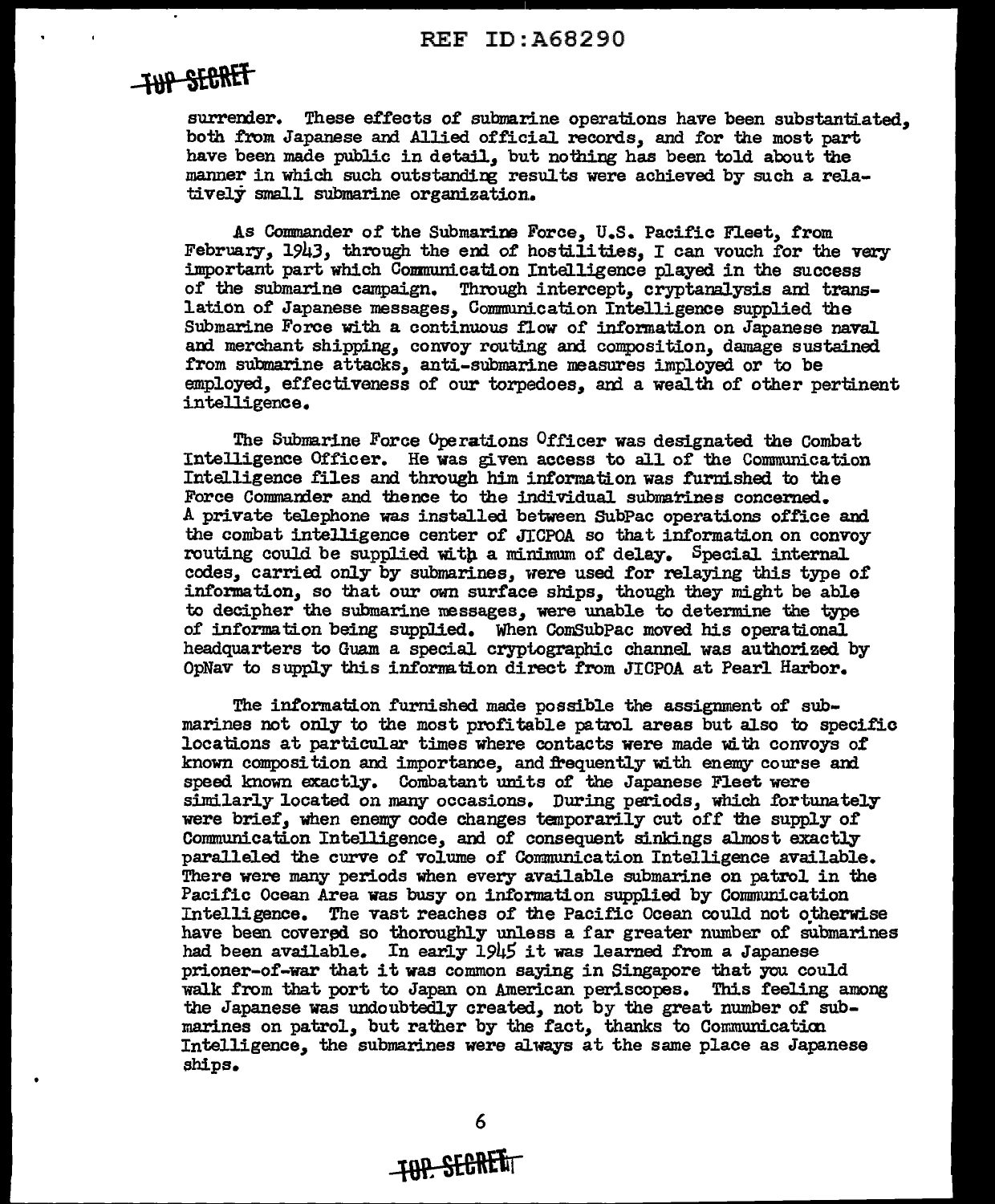### REF ID:A68290

## **TOP. SE&REt** <sup>I</sup>

Regulations required that messages containing Communication Intelligence be destroyed, and as a consequence, no record of the many successes due to this intelligence can ever be compiled. However, some of the more notable achievements come immediately to mind:

Severe damage to carrier HITAKA (or HIYO) by TRIGGER in June, 1943. which put her out of commission for almost a year. Sinking of aircraft transport MOGAMIGAWA by POGY in August, 1943. Sinking of escort carrier CHUYO by SAILFISH in December, 1943. Sinking of submarine I-42 by TUNNY in March 1944. Decimation of large Saipan-bound convoy by PINTADO and SHARK II just prior to our landings on that island. Sinking of submarine I-29 by SAWFISH in July, 1944. Sinking of submarine I-41 by SEA DEVIL in September, 1944. Sinking of escort carrier JINYO by SPADEFISH in November, 1944. Sinking of carrier UNRIU by REDFISH in December, 1944. Severe damage to carrier HAYATAKA (or JUNYO) by REDFISH and/or SEA DEVIL in December, 1944, which put her out of commission for remainder of war. Sinking of submarines  $R0-115$ ,  $R0-112$  and  $R0-113$  by BATFISH within four days in February, 1945. Sinking of submarine RO-56 off Wake Island by SEA OWL in April,  $1945$ . Sinking of light cruiser ISUZU by CHARR in April, 1945. Contact and trailing of YAMATO task force by 'IHREADFIN and HACKLEBACK in April,  $1945$ , which resulted in sinkings the following day by carrier air forces of the battleship YAMATO, the cruiser YAHAGI, and destroyers HAMAKAZE, ISOKAZE, ASASHINO and KASUMI.

The above are but a few of the many successes against the Japanese Navy that can be directly attributed to Communication Intelligence. The sinkings of Japanese merchant ships resulting from Communication Intelligence ran into hundreds of ships and probably amounted to fifty percent of the total of' all merchantmen sunk by submarines.

In addition to the direct results there were equally as important indirect results which must be credited to the same source of information. For example: From an analysis or Communication Intelligence extending over a period of many months it was determined that our magnetic torpedo exploders were not functioning properly, and steps were taken to correct the defects. Then again, information concerning enemy minefields was so complete that defensive minefields laid down by the enemy served our purpose rather than his. Not only were our submarines able to avoid the areas or danger, but Japanese ships, being required to avoid them as well. were forced into relatively narrow traffic lanes. making it easier for the submarines to locate and attack them. It is impossible to estimate the number of our submarines which were saved and the number of Japanese ships which were lost because of' the accurate information about enemy minefields supplied by Communication Intelligence. Also, information concerning names of ships sunk, nature of cargo and number of troops lost was of' inestimable va1ue in assessing damage sustained by the enemy and gauging his capabilities.

> 7 **t8P SECREt**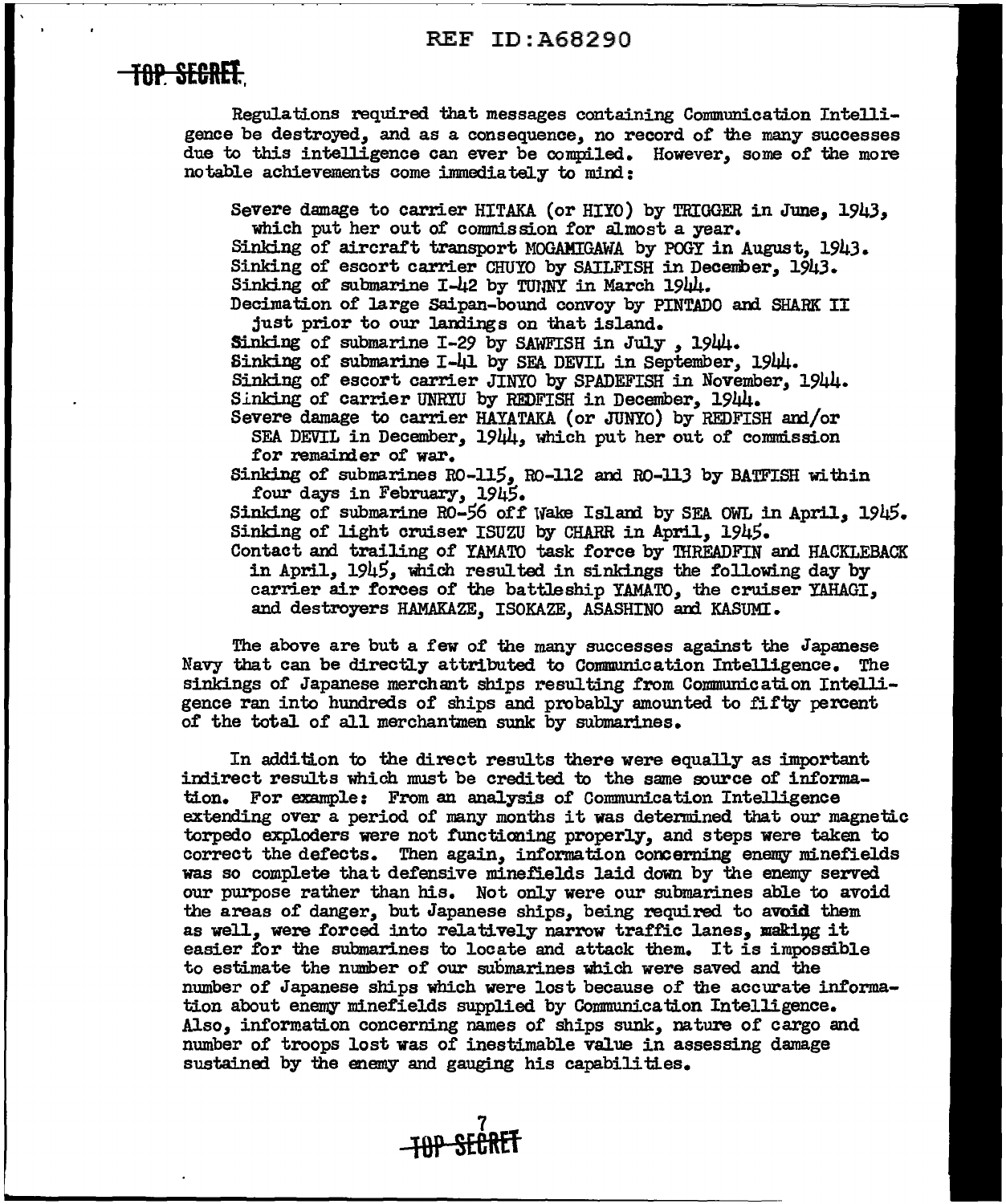### **REF ID: A68290**



Without Communication Intelligence submarine operations would<br>unquestionably have been far more difficult and costly because of the<br>vast areas which had to be covered and the attainment of the ultimate<br>objectives would hav

/s/ C. A. LOCKWOOD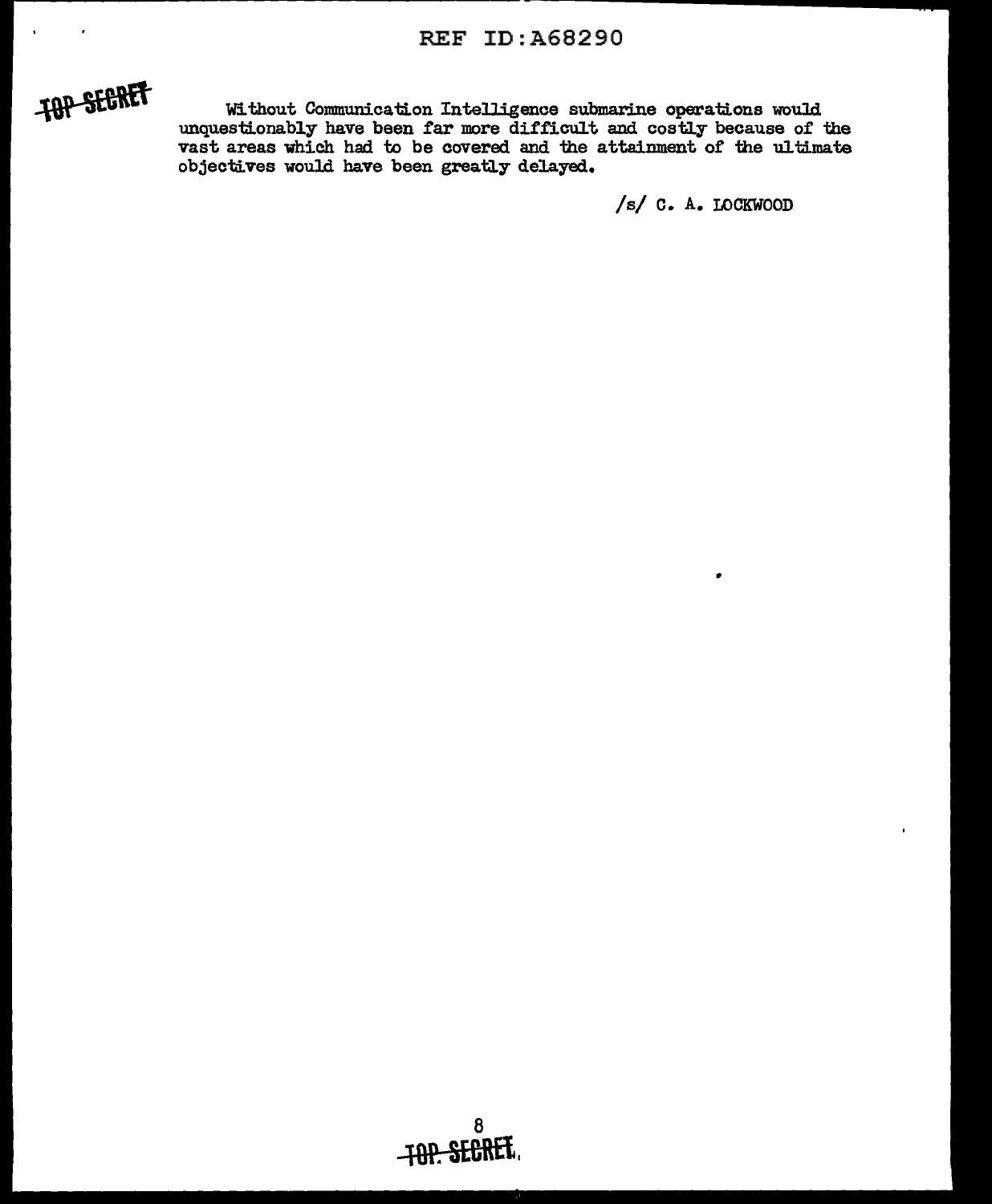# **TUF SEGKEI-**<br>TOP SECRET-

"Pa.rt K - General Commendation by Assistant Secretary of State

In August 1947 the Communication Intelligence organization assisted the State Department delegation at the Inter-American Conference at Petropolis, Brazil in the handling of special intelligence. After the conference, Mr. Norman Armour, Assistant Secretary or State for Political Affairs, sent the following letter to Op-20-2:

### DEPARTMENT OF STATE **WASHINGTON**

15 SEP 1947

Dear Captain Wenger:

It gives me great pleasure to be able to express to you the State Department's appreciation of the very valuable service which your Division rendered apropos of the recent Inter-American Conference at Petropolis, Brazil.

I understand that we owe to you and your staff not only a large share of the benefit of the coverage provided, but also the efficient technical means which were used for this purpose, and the naval personnel who functioned so smoothly at Rio in behalf of the Secretary, myself and Mr. Eddy.

It is highly gratifying to realize that such interdepartmental cooperation is an established fact, and that it can be called upon from time to time in the interest of the national welfare.

Sincerely,

Norman Armour

Captain J. N. Wenger, Room 17-105, Naval Communications Annex, 3801 Nebraska Avenue, N.w.,, Washington  $25$ , D. C.

TOP SECRET

Part L - Statement of the Honorable Cordell Hull, Secretary of State Regarding the value of Communication Intelligence in diplomacy, the Secretary of State stated in a memorandum dated  $3$  January 1944:

*9*  **tOP. SE&REf..**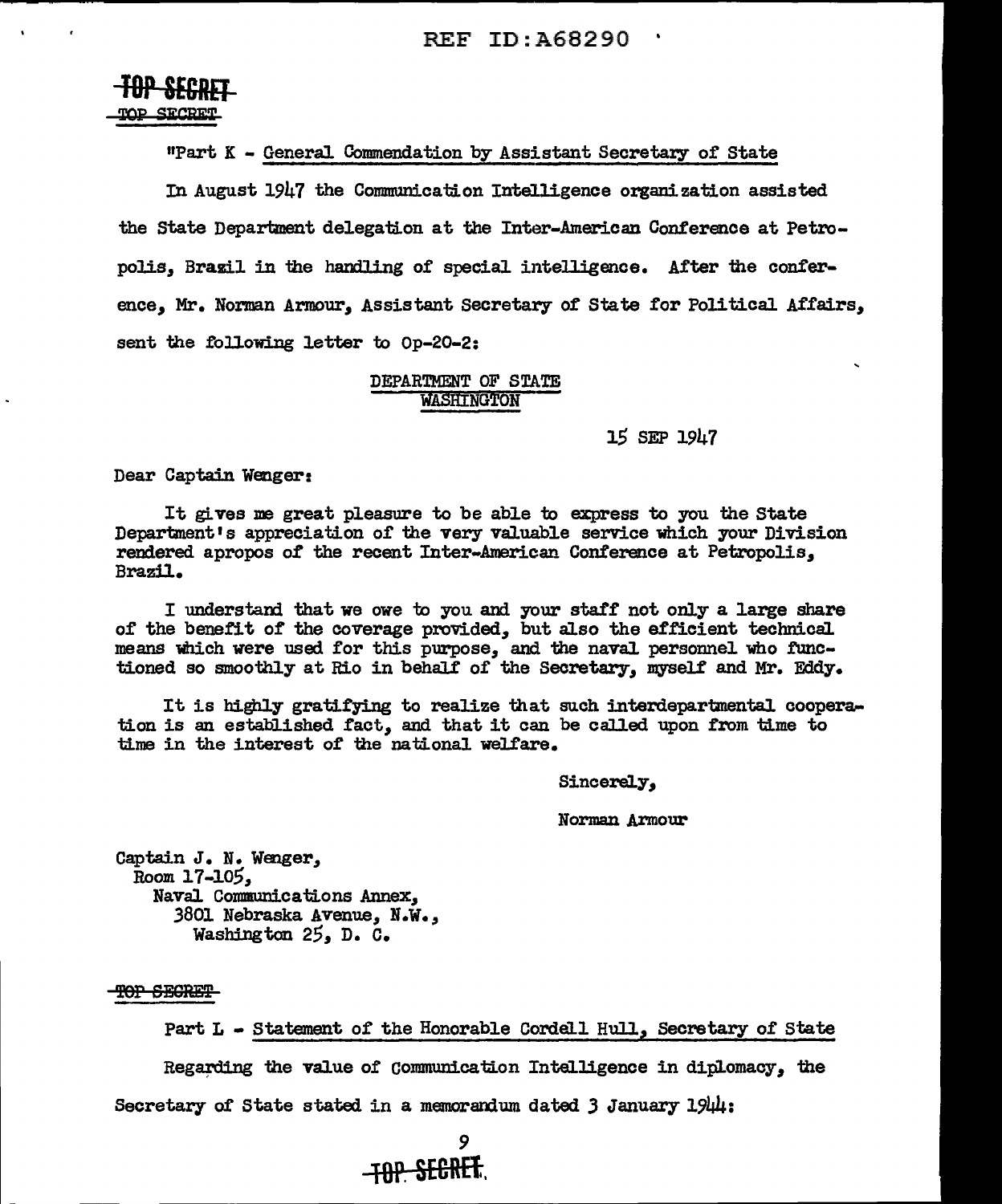# **-18P. SEOREt**

 $\mathbf{r}$ 

"· ••• The Department has found this material valuable at all times,, and vital in a number of highly important situations. It would appear that information of this kind, and its analysis, will be even more vital in the future than in the past, both during the period of actual hostilities, and after hostilities may be concluded. This material is of great value in determining the facts on which policy must be formulated or action taken."

#### Part M - Statement of General of the Army Douglas MacArthur

General of the Army Douglas MacArthur, Supreme Commander of the Allied

Powers in Japan, has made the following statement regarding the value of

Communication Intelligence:

"....The information from this source saved us many thousands of lives and shortened the war by no less than two years.<sup>11</sup>

#### **TOP SECRET**

#### Part N - Letter of Appreciation from the Department of State

In the letter which follows the Special Assistant to the Secretary or State for Research and Intelligence extends his appreciation to the Communication Intelligence organization for the valuable intalligence made available to the Department of State during the year 1947:

### SPECIAL ASSISTANT TO THE SECRETARY OF STATE WASHING1'0N

 $\lambda$ 

January 8, 1948

### Dear Admiral Stone:

It is with pleasure that I write to you, as we enter the new year, to express the appreciation of the Department and of my office for the unique source of intelligence which is made available to us through you and the personnel of your division. I refer, of course, to communication intelligence and the very real benefit which it brings to bear upon the complex gence and the very real benefit which it brings to bear upon the complex problems of our country's foreign relations and of the Department's efforts to maintain and consolidate a state of peace favorable to the national welfare.

The Department now relies upon the technical facilities ani the skills of the Communication Supplementary Activities,, Washington,, and the corresponding unit in the Army, for its basic communication intalligence material,

> 10 **LOR SEGRET**